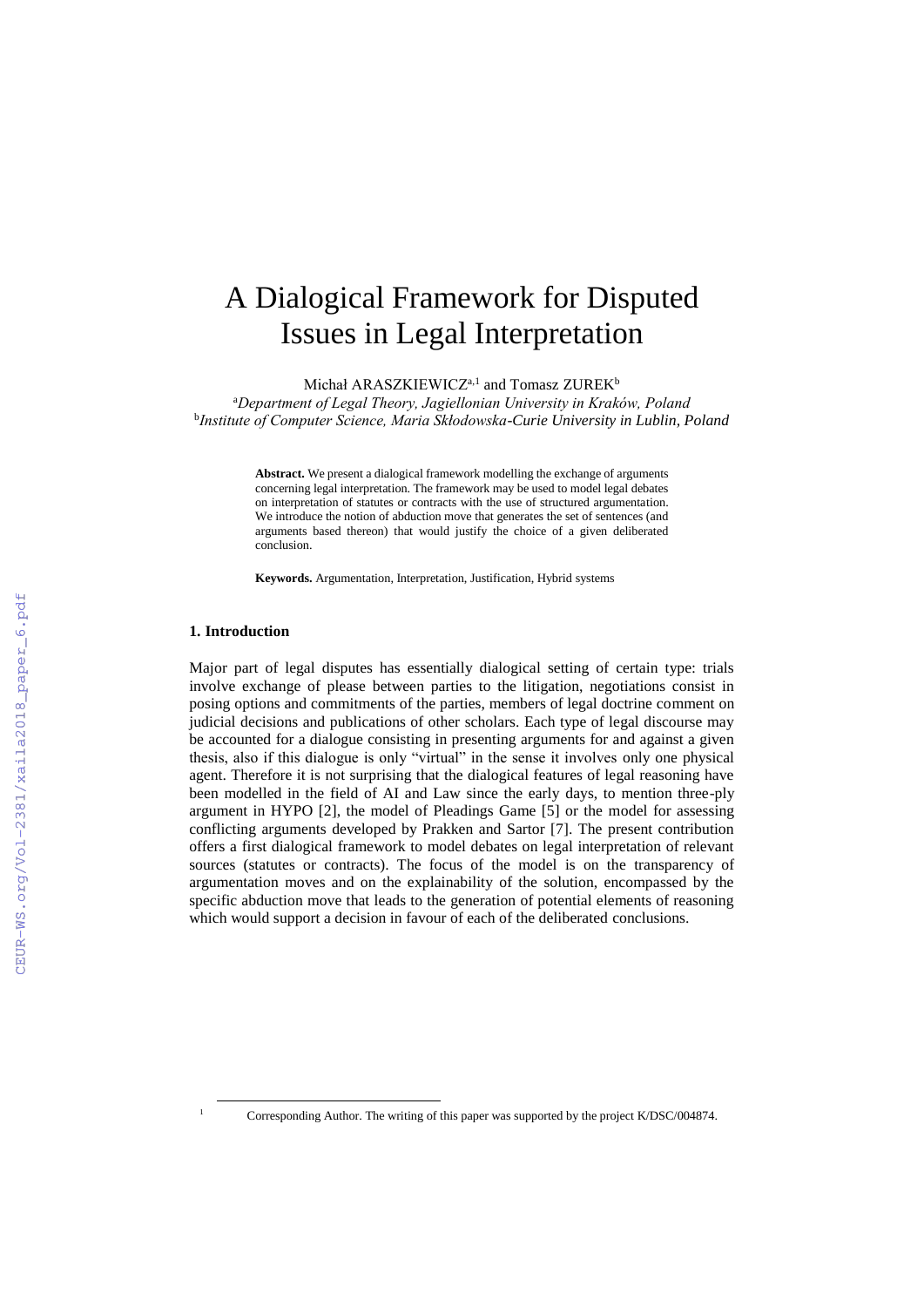### **2. The Model of Agents Arguing on Interpretation**

The model outlined below represents the process of argumentation of relevant agents involved in a dispute on the meaning of contractual provisions. As a point of departure, we adopt the notion of Interpreting Agent as defined in [3], developed, amended and partially restricted for the sake of realization of the purposes of this paper. We do not define any specific logical language or argumentation system for this model, because it may in principle be implemented in different existing well-developed formal systems such as Carneades [5] and ASPIC+ [6] in environments that enable artificial agents interaction, for instance via dialogue protocols [1]. The presented model may be used for testing of expressive power of the abovementioned formal systems.

**Definition 1. Interpreting Agent.** Each Interpreting Agent  $(IA)$  is a tuple  $\langle KB|IA\rangle$ <sub>t</sub>, state(IA)<sub>t</sub>, authority(IA)<sub>t, C,</sub> mode(IA)<sub>c</sub> >, where:

- $KB(IA)_t$  is the knowledge base of the Agent at the time t,
- preferences( $IA$ )<sub>t</sub> is the set of the Agent's preferences and goals at the time t,
- authority(IA)<sub>t, c</sub> Authority is the characterization of the formal status of statements used by an agent, at the time t and in the context of the case c. The typical agent vested with non-empty authority(IA)t, c is the Judge [4].

By IA we denote the set of all agents.

**Definition 2. Argument.** Let L be a defined language being able to express terms and let S<sub>L</sub> be the set of all sentences of the language L. Then for any Γ,  $\Omega \subseteq S_L$  an ordered pair  $\langle \Gamma, \Omega \rangle$  is an argument if and only if:

- PRO  $\leq \Gamma$ ,  $\Omega$  the set of sentences A provides reason for the acceptance of the set of sentences  $\Omega$ , or
- CON < Γ, Ω> the set of sentences A provides reason for the rejection of the set of sentences Ω.

We will use the symbol ARG as a variable that may adopt the values PRO or CON. For the structures of interpretive arguments see [8].

**Definition 3. Authorship Relation**. The relation of authorship is a subset of a Cartesian product:  $R \subseteq IA \times ARG$ , i.e. a set of pairs: (ia, A), where ia  $\in IA$  and  $A \in ARG$ .

By ARG<sub>ia</sub> we denote the set of all arguments created by agent ia. If  $A \in \text{ARG}_{ia}$  t and A=  $\langle \Gamma, \Omega \rangle$  then by conc(A) we denote the conclusion of argument A (Ω).

**Definition 4. Interpretive Statements**. Let *s* and *t* be terms of the language L. An Interpretive Statement is a sentence in L expressing a relation "is interpreted as" between a pair of terms of L:  $s \cdot t$  [3].

**Definition 5. Incompatibility.** Let  $\alpha$  and  $\beta$  be the statements of the language L. The two statements are incompatible INC  $(\alpha, \beta)$  if they cannot be accepted together by an agent IA taking into account the structure of the agent. Hence, the notion of incompatibility is agent-relative.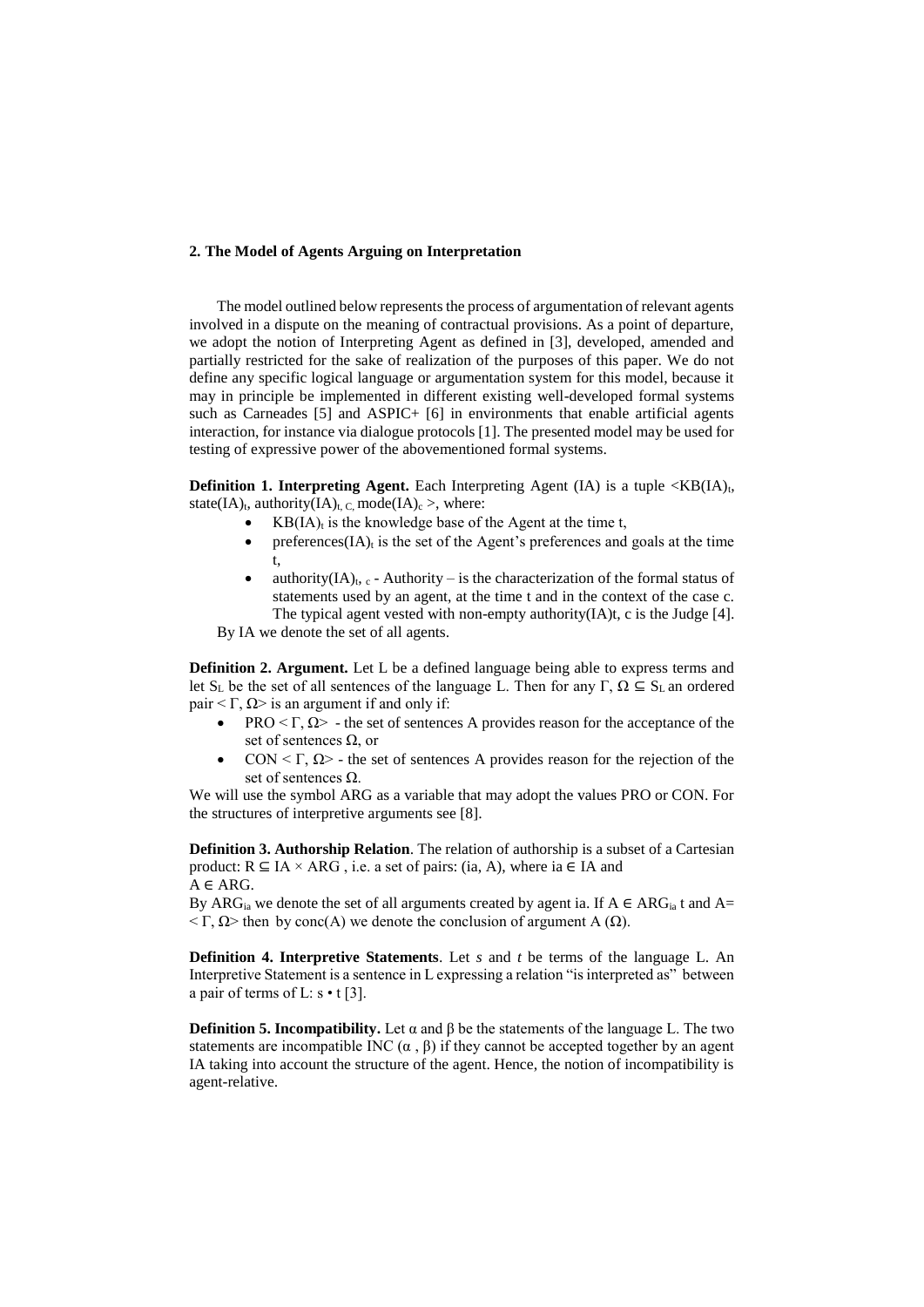**Definition 6. Argument ordering**. The expression in L **ARG<sup>i</sup>** > **ARG<sup>j</sup>** means that the set of arguments  $ARG_i$  is stronger than the set of arguments  $ARG_i$ . In practical argumentation the compared sets of arguments will most often be singletons. The argument ordering relations may follow from the Knowledge Base of IAs by default or they may be subject of dispute between the agents.

As an argumentation process we understand the dynamic process of argument invention, exchange, justification, and attack.

In particular, the framework should be capable enough to represent the argumentation moves.

**Definition 7. Argumentation Moves.** Each IA is entitled to perform the following argumentation moves:

- $\text{assertion}(\alpha)$  asserting a statement  $\alpha$
- questioning( $\alpha$ ) demanding an agent A who asserted  $\alpha$  to provide justification for α
- providing support for  $\alpha$  asserting such β that PRO <β,  $\alpha$ >
- undermining attack on the argument ARG  $\langle \alpha, \beta \rangle$  asserting such  $\gamma$  that CON  $< \gamma$ ,  $\alpha >$
- rebutting attack on the argument ARG  $\langle \alpha, \beta \rangle$  asserting such γ that CON  $\langle \gamma, \beta \rangle$ β > or such γ that PRO < γ, δ > where INC (δ , β ).
- undercutting attack on the argument ARG  $\langle \alpha, \beta \rangle$  asserting such  $\gamma$  that CON  $<$  γ, ARG  $<$ α, β> >
- retract(M) retraction of a previously made move M.
- abduction(D, KB) generation of a set of sentences D from the set  $KB(IA<sub>t</sub>)$  and arguments based on them that would lead to assignment of priority to one of the competing conclusions, were these sentences asserted by a given agent.

The idea of the abduction move is the generation of different sets of sentences could provide justification for the final conclusion. The abduction move may then motivate the user of the system to look for additional evidence or suggest the direction of argumentation with regard to legal matters. If a given agent is not sure what move should be made in order to obtain the justification status of a given conclusion, the abduction move shall indicate the possible solution.

## **Definition 8. Justified formula.**

A formula α is:

- weakly justified iff there is at least one sound argument PRO  $\leq \Gamma$ ,  $\alpha$
- strongly justified iff there is at least one sound argument PRO  $\langle \Gamma, \alpha \rangle$  and PRO <Γ, α> is stronger than any argument CON <Ω, α> or any argument PRO <Ω, β> such that INC  $(α, β)$ .
- undoubtedly justified iff there is at least one argument PRO  $\langle \Gamma, \alpha \rangle$  and there is no arguments CON  $\leq \Omega$ ,  $\alpha$ >

More fine-grained notions of justification may be defined, cf. standards of proof in [6].

## **Definition 9. Sound argument.**

An argument A that is not attacked is sound.

An argument A is sound if the arguments constructed to undermine or undercut A are unsound.